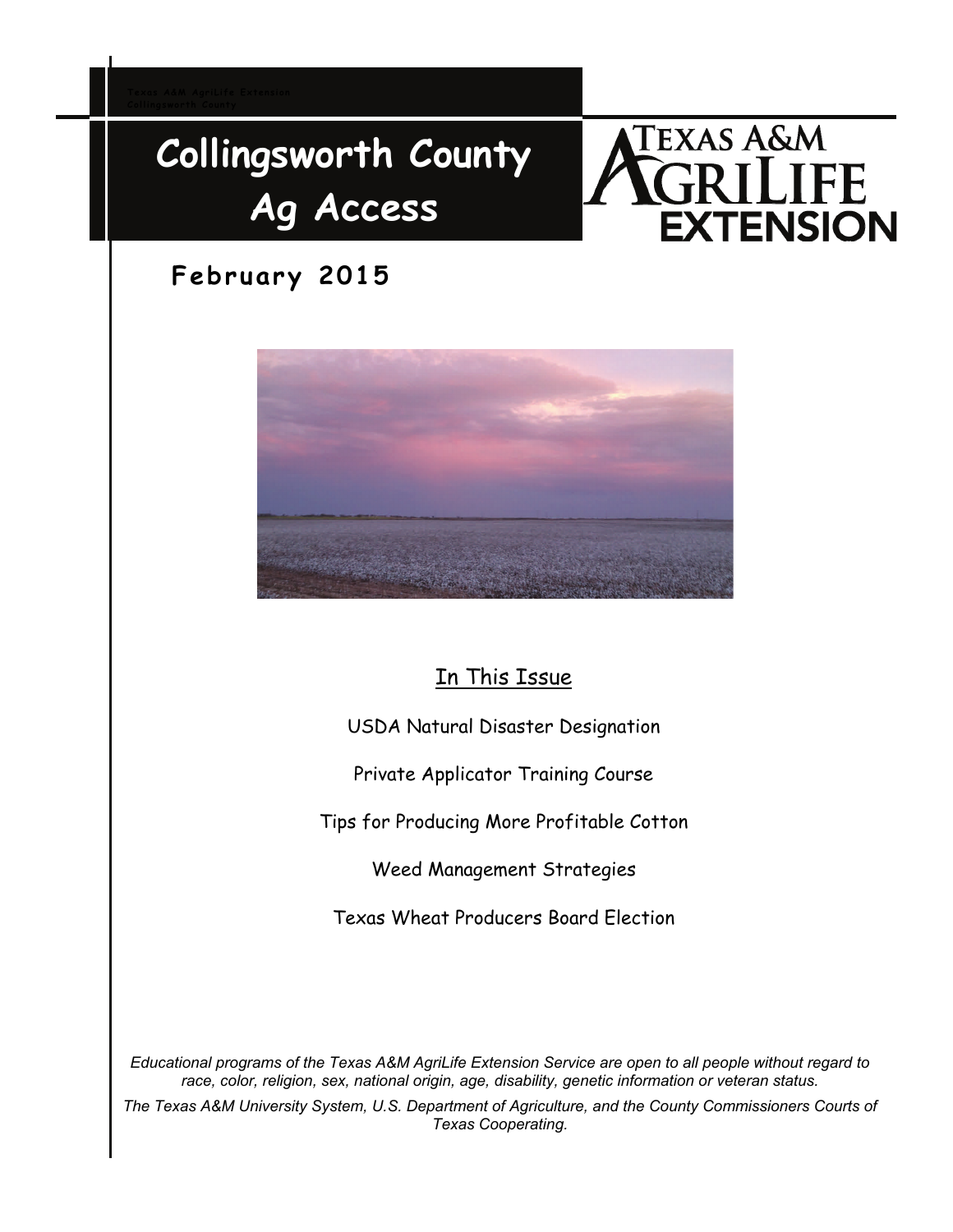## Designation as a Primary Natural Disaster Area

On January 7, 2015 the USDA designated Collingsworth County as a primary natural disaster area, along with 155 other counties across Texas and contiguous counties in surrounding states. This designation came as a result of damages and losses due to the drought that we have been suffering through since January 1, 2014. This declaration makes qualified farm operators eligible for low interest emergency loans from the FSA if all criteria are met. Farmers in eligible counties have eight months from the declaration date to apply for the loan to help cover part of their actual losses. There also other programs offered that may provide assistance during this difficult time. Some of these programs include the Emergency Conservation Program, The Livestock Forage Disaster Program, the Livestock Indemnity Program, the Emergency Assistance for Livestock, Honeybees, and Farm-Raised Fish Program, and the Tree Assistance Program. Interested farmers may contact their local USDA Service Centers for further information on eligibility requirements and application procedures for these and other programs. More information is also available at the following websites <http://www.fsa.usda.gov>and [http://disaster.fsa.usda.gov.](http://disaster.fsa.usda.gov)

> **Private Applicator Training Course Friday, February 20, 2015 Collingsworth County Courthouse, 2nd Floor Texas A&M AgriLife Extension Workroom Training begins at 8 AM Cost: \$60**

**Please RSVP by Wednesday, February 18**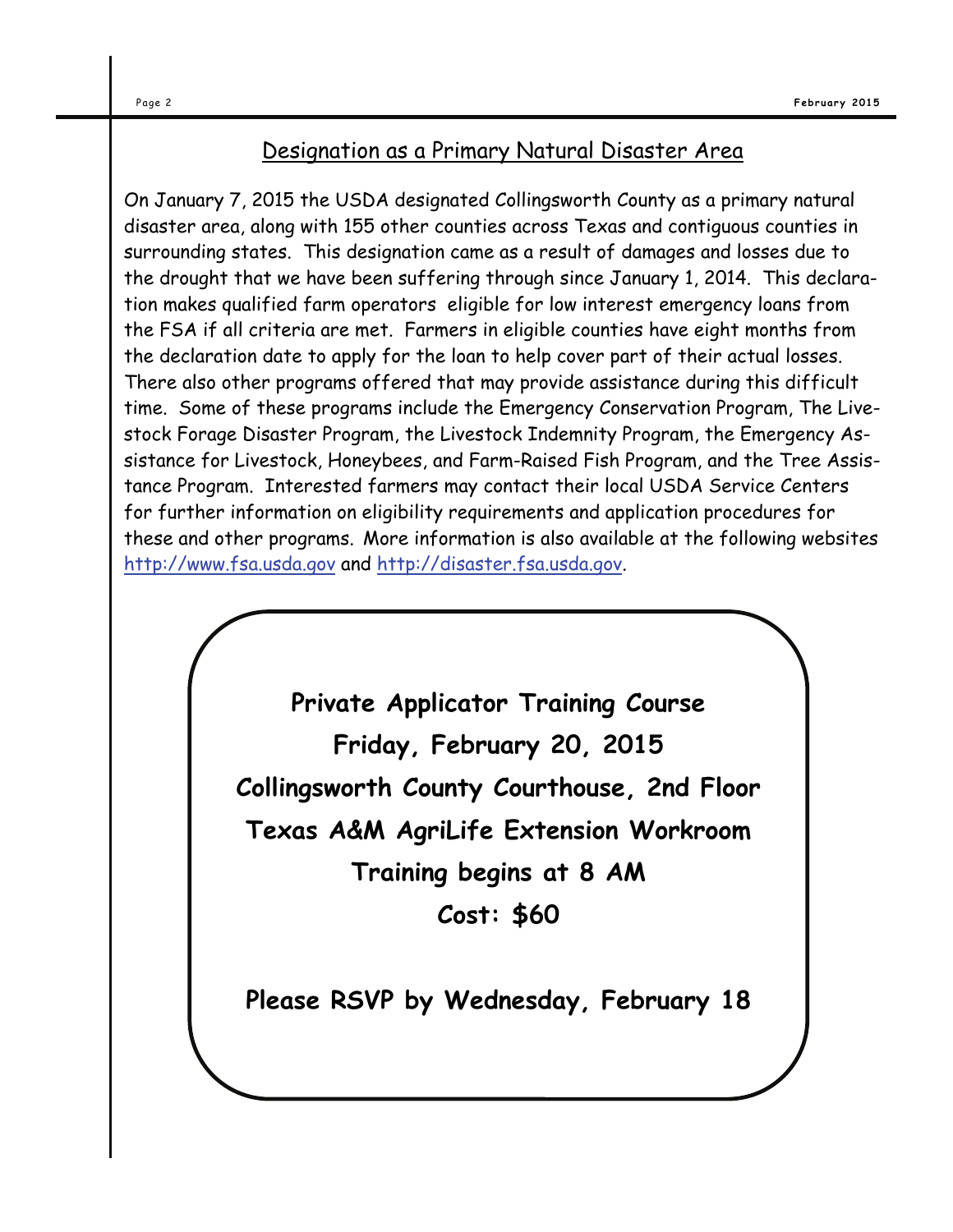# Top Five Tips for More Efficient and Profitable Cotton

By: Jim Steadman From: cottongrower.com January 20, 2015

During 2014, the Raising More Profit series explored many aspects of cotton production, with an eye on improving or enhancing grower profitability.

Overall, five key points for profitability stood out during the year. And a little attention to these details could give growers a better shot at maximizing their cotton bottom line for 2015.

#### **Start Clean and Treat Weeds Early**

Profitable weed management – especially for pigweed – starts with clean fields at planting, followed by a regimented application schedule of residual herbicides and timely post-emergence products. Since most pigweed emerges within 18 to 21 days after planting, focus on the first three weeks of the crop to help maximize control and, ultimately, reduce herbicide and labor costs.

#### **Choose Varieties That Fit Your Operation**

Variety selection is the biggest decision a grower will make all year, especially with the technology options available for weed, insect and nematode management. As always, growers should select varieties based on yield. But they also need to evaluate their field conditions (soil texture and type, irrigated or dryland, weed and pest pressure), review data from several variety tests, and consider planting multiple varieties and maturities to help spread risk and smooth out harvest timing.

#### **Manage Irrigation Rates and Timing**

Fine tuning irrigation plans can help growers maximize both yield and profit. Water use efficiency studies have shown that higher yields and better water value from irrigation came from using higher water rates during cotton's later growth periods, especially during the maturation period.

## **Don't Skimp on Insect Control**

Cutting inputs for insect infestations, regardless of cotton market prices, is never a good idea, especially if insects reach threshold levels that could cause an economic loss. To help save costs, look at opportunities to plant early and try to isolate cotton fields from corn or other crops that serve as hosts for problem insect pests.

## **Quality. Quality. Quality!**

High quality cotton is in limited supply on the world market, and U.S. grower profitability may very well be directly proportional to the quality of cotton produced. Selection and careful management of varieties with proven quality characteristics can help growers minimize dockage or optimize their premiums.